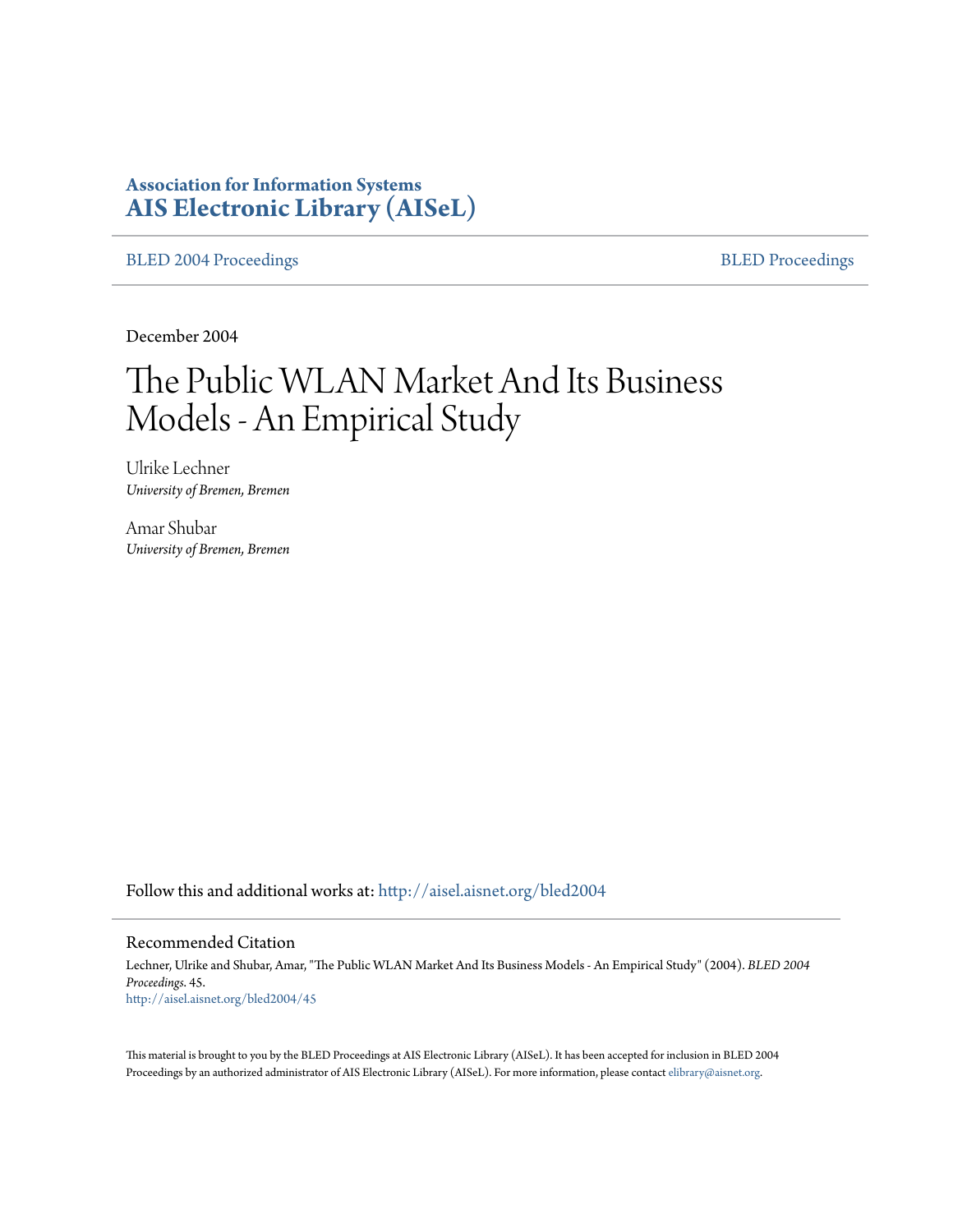## **17th Bled eCommerce Conference**

#### **eGlobal**

Bled, Slovenia, June 21 - 23, 2004

# **The Public WLAN Market And Its Business Models - An Empirical Study**

#### **Amar Shubar, Ulrike Lechner**

University of Bremen, Bremen, Deutschland shubar@informatik.uni-bremen.de, lechner@informatik.uni-bremen.de

#### **Abstract**

*Wireless local area network (WLAN) is a radical technology, enabling new ways to provide mobile access. A number of established and new companies have entered the mobile market with new business models. Yet, it is not clear how these new business models affect the mobile industry and which of them will really succeed. We introduced the IDEA framework to guide the design and evaluation systems of new business models driven by new and radical technologies and applied it to the WLAN technology and business models that it enables (Shubar and Lechner 2003). This article focuses on the empiric validation of our hypotheses regarding the public WLAN (PWLAN) industry. We develop the hypotheses according to the IDEA framework for business model design and evaluation. In the empirical study we analyze business models of 118 PWLAN companies and compare them with the business model types, which we have identified according to the IDEA framework. The second subject of our empirical research are recent alliances and cooperations in the PWLAN industry. We analyse 78 alliances and co-operations. This article targets academics, who are interested in business model innovation, as well business people, who are interested in the recent development of the PWLAN industry.* 

*Keywords: Public WLAN, Business Models, Mobile Business, Mobile Internet, Innovation Wireless Fidelity (WiFi) , Industry Analysis, Hot Spots.* 

## **1 Introduction**

 $\overline{a}$ 

Short-range wireless technologies such as IEEE 802.11, HyperLAN, HomeRF, Bluetooth, etc. are designed to cover areas ranging from 10 to a few hundred meters.<sup>1</sup> Wireless Local Area Network (WLAN) technologies cover - compared to cellular standards like GSM or UMTS - a small area at significantly lower initial costs. Laptops are typically equipped

<sup>&</sup>lt;sup>1</sup> In the following article, WLAN technologies will be used to refer to all short range wireless technologies, such as IEEE 802.11, Bluetooth, HyperLAN, etc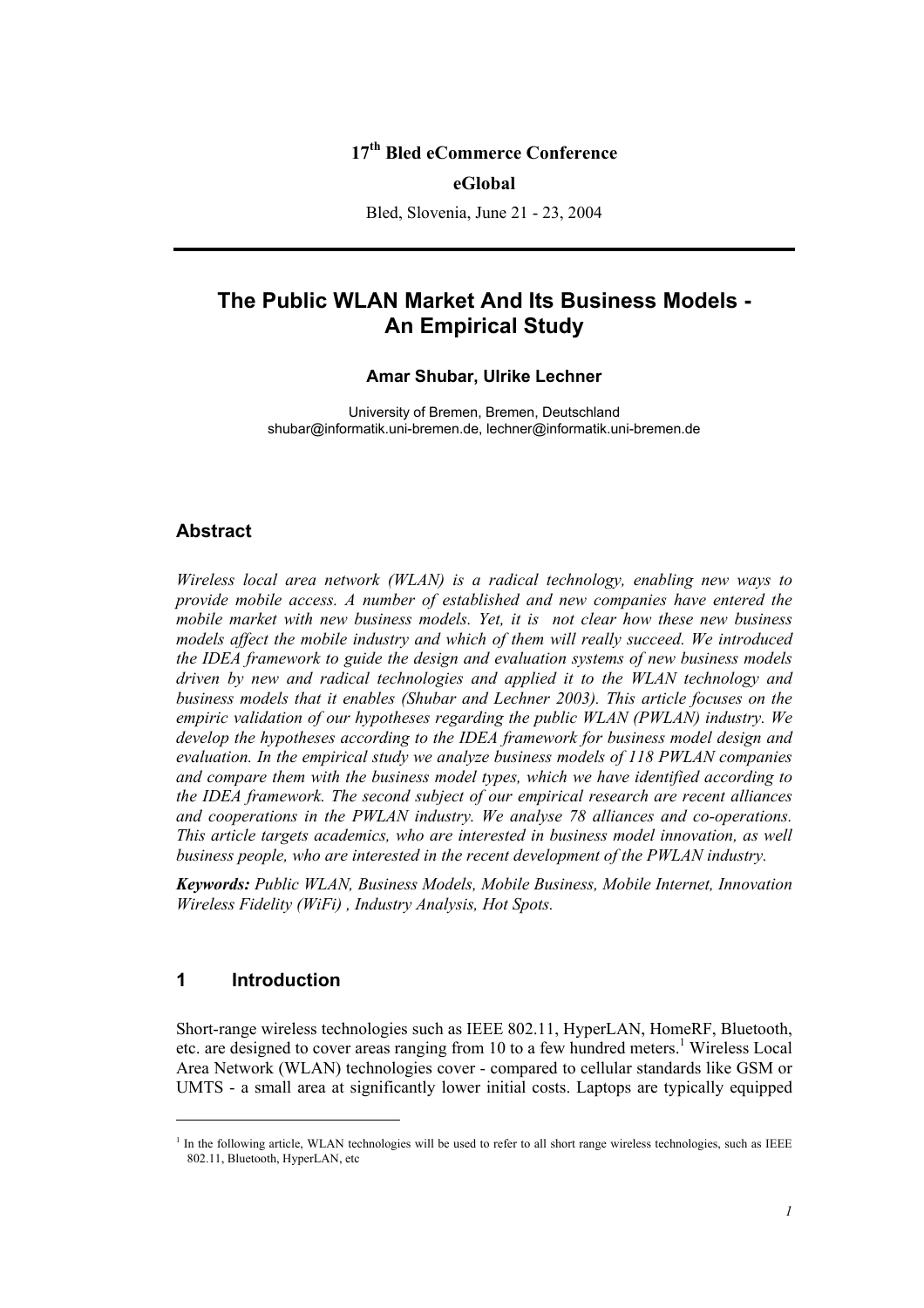with Wirless LAN cards and access points are available almost for free. Due to their decentralized architecture, open Internet standards, and low cost base, these technologies have the potential to enable mobile telecommunication services using innovative business models. Thus, they can change the established mobile network operator (MNO) and internet service provider (ISP) value chain on a mid- or long-term basis.

Together with the low level of complexity and the low-cost base, this technology has enabled new industry outsiders with - in some cases - new business models to enter the mobile market. These new business models range from the commercial provision of mobile Internet access for travelling business customers to the coverage of entire city sectors by non-commercial associations.

In addition to the assumed technological competition for future data traffic, these new business models also compete with the existing business models of today's MNOs and ISPs.

Our research focuses on the impact of the new technology on the business models and, in particular, on the business model of the MNOs and ISPs. We have developed a new framework to support the development of new business models driven by new and radical technologies.<sup>2</sup> We introduced the IDEA framework and applied it to analyse the Public WLAN (PWLAN) market, which is driven by the WLAN technology (Shubar and Lechner, 2003). We have identified 14 viable Business Model types for the PWLAN industry and sketched the potential dynamics of this industry.

Focus of this article is the empiric validation of our hypotheses, which have been developed according to the IDEA framework. We analyze the business models of 118 PWLAN companies and compare them with the business model types, which we identified according to the IDEA Framework for business model design and evaluation. The second subject of our empirical research are recent alliances and co-operations in the PWLAN area. We analyze 78 alliances and co-operations. Focus here is to validate and to better understand the dynamics of the PWLAN industry. In our research, we identify a shift from the independent "Fully integrated operator" model to a system of specialised business models. Also, the rapidly increasing number of alliances and cooperations is a symptom of a strong dynamics and interaction in the PWLAN industry.

The article is structured as follows. In section 2, we provide a short overview of the IDEA framework, in section 3 we summarize our results and develop our hypotheses regarding the PWLAN industry. The empirical research is presented in Sect. 4. The paper concludes with a brief discussion.

## **2 Idea Framework**

l

The IDEA framework supports the development of new business models driven by new and radical technologies and helps to understand the new industry.

The framework consists of four modules, which support the steps of the analysis and design process. Note, that it is typically necessary to iterate the process with its four modules. Each iteration may provide a better understanding of the new industry and its value chain. In opposite to other idea generating frameworks like TRIZ/ARIZ (Zobel, 2001) the IDEA Framework does not seek for the "ideal machine" or try to solve a

 $2^2$  See definition Henderson, R. et al. (1990) for radical innovation.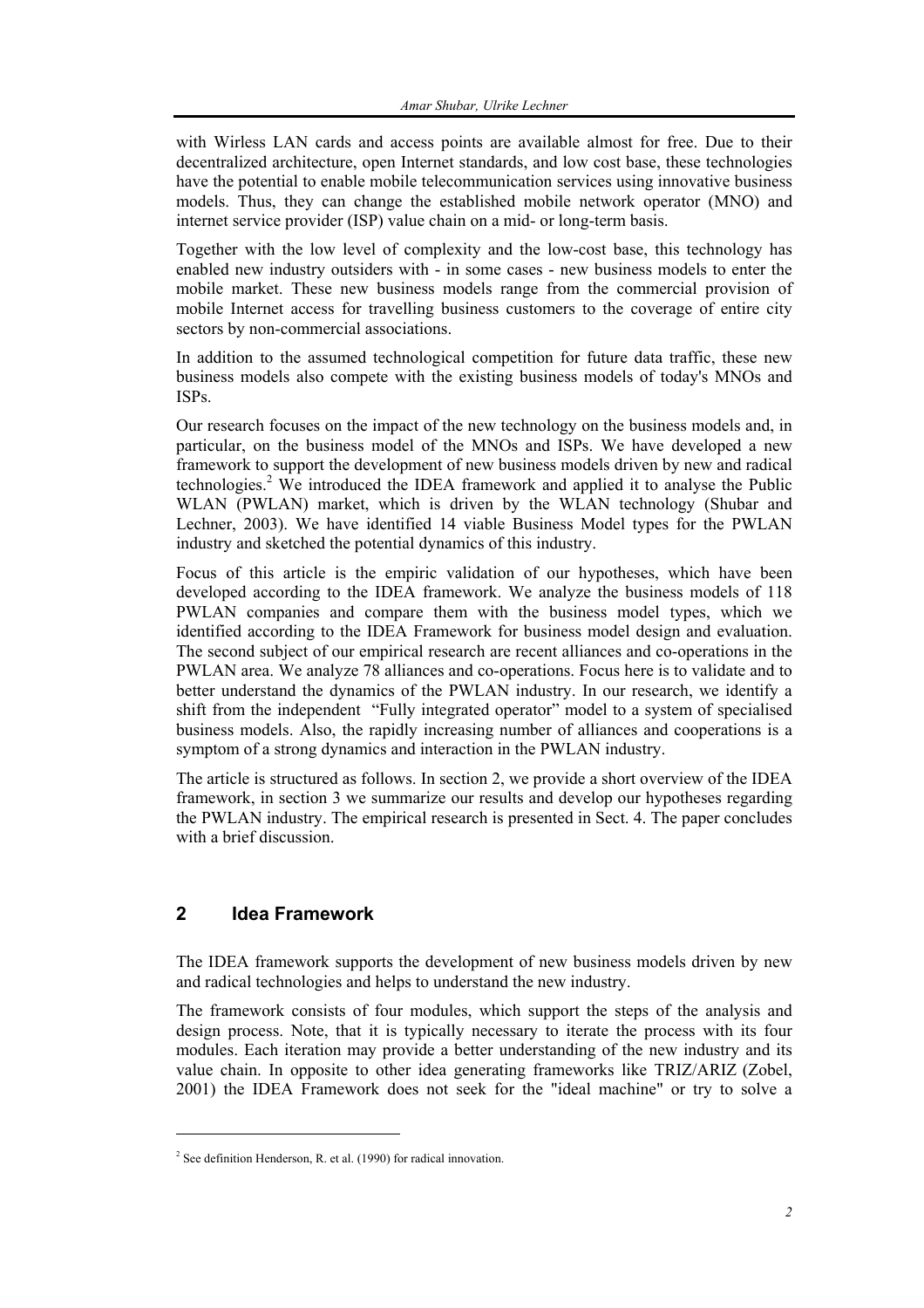concrete problem. The focus of our framework is to discover the new innovation space for business models, enabled by the new technology and to identify not one but a system of interacting business models and thus the new industry. The IDEA framework is based on the works of Slowotzky (1999), Stähler (2001), Afuah and Tucci (2001) and Porter (1996). According to Stähler (2001, p. 47), a business model consists of 3 major components: the value proposition, the value architecture and the revenue model. The value architecture comprises internal and the external architecture.

Figure 1 depicts an overview of the IDEA framework with its four modules.

The task of **Module I** is to **identify** the new design possibilities for business models resulting from the new technology. The industry and its business models are built on specific assumptions about the mechanism of the industry. As long as these assumptions do not change, there is no need to change the established business models. A new technology, which changes these assumptions, requires a change of the business models. So, in the first step of the Module I, we identify the need for business innovation, when assumptions have changed. The next step is to identify the new possibilities of the redesigning of the business models – we call them **new design possibilities**.



*Figure 1: IDEA Frame Concept* 

The result of **Module D** is to **design** a set of new business models using the new design possibilities identified in Module I. The module refers to the morphological box of Zwicky (1966) in order to generate new ideas and respectively to design new business models. The core element is identifying the dimensions, which determine the solution and the corresponding concrete options of each dimension. To reduce the complexity of the problem, only the dimensions with the highest impact on the business model are further considered, as they determine most of the innovation potential and the performance of the business model. Possible business models are combinations of the options along these dimensions. The output of this module is a set of new potential business models.

In **Module E**, the potential business models, which were identified in the Module D, are **evaluated.** The task here is to identify those business models that have a potential to succeed in the market. All considered business models are ranked according to their performance in assumed market scenarios.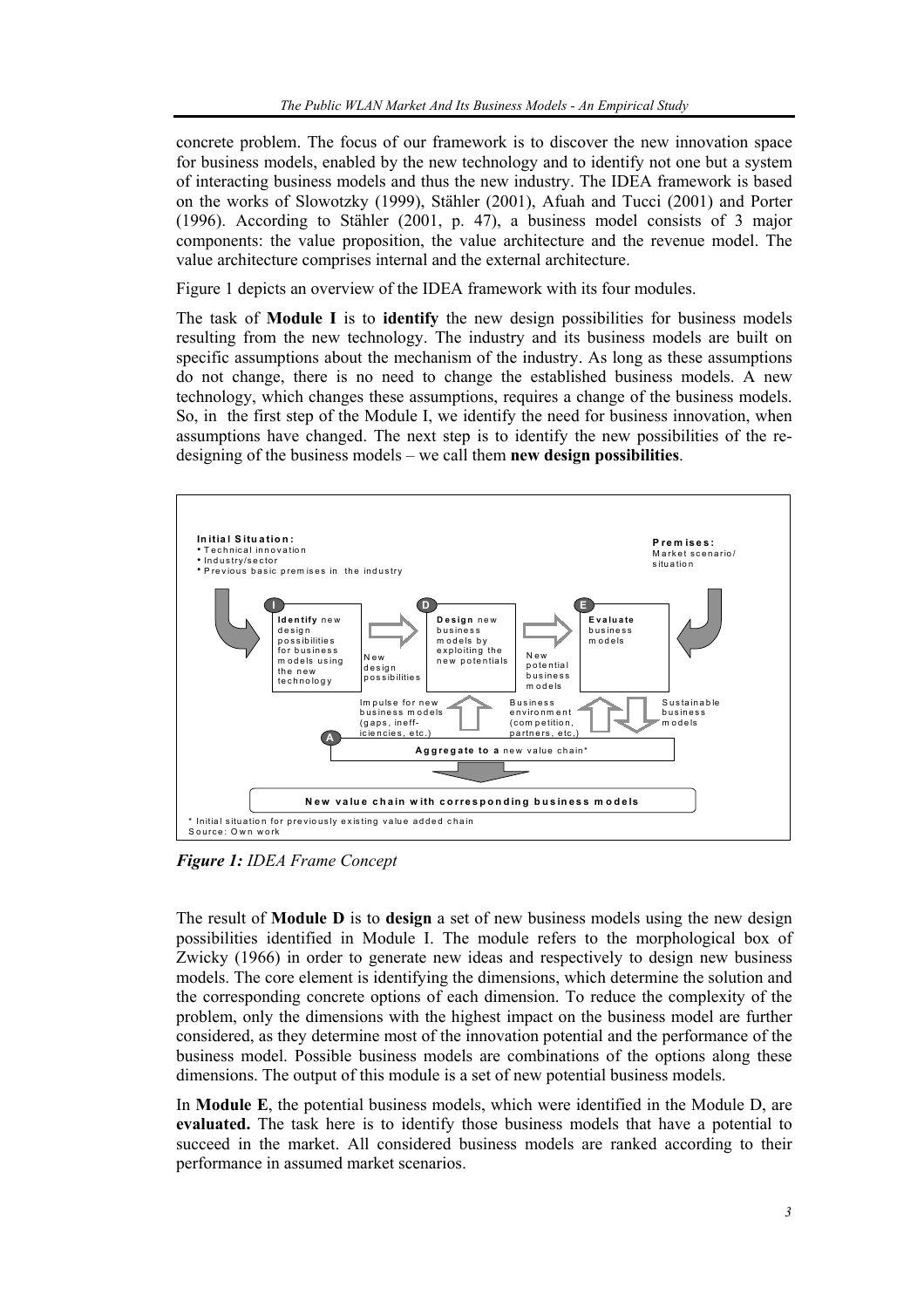Note that the levels of sophistication of the business models description, of the scenarios and of the ranking mechanisms should coincide. Ranking mechanisms should consider all aspects of the business model. After having ranked the models, we draw a line between those models that will probably survive and those that will not. The analysis is continued only with those models that have the potential to survive.

In **Module A**, the business models are **aggregated** in a value chain. The aim is to understand the environment of every single business model that has been identified as well as the dynamics of and the interaction between the business models and thus the dynamics of the industry. For that purpose, we use the concept of the value chain, introduced by Porter (1988). All identified business models are placed in the value chain with regard to the value – adding activities they deliver in this industry. Afterwards, the interactions between the business models are analysed. There are three kinds of interaction: (1) Service Relationship, (2) Competition, (3) Alliances / Coalitions.

Module A provides new insights into the industry. Which could evolve into an impulse for a further iteration.

# **3 Public WLAN (PWLAN) Business Models And Industry Dynamics**

The PWLAN market is the public offering of communication services (data and voice transmission) by using short range wireless technologies. Today, PWLAN services constitute mainly broadband Internet access.

As the current main value proposition of PWLAN operator is to provide broadband wireless Internet access, it affects the ISP and the MNO market. Most MNOs have announced to start or already started offering PWLAN.<sup>3</sup> ISP players have also a good position to enter the market, as they already cover a substantial part of the PWLAN value chain.

Besides some technical issues, the uncertainty with regard the right business models are the key challenges the PWLAN market has to overcome - Lonergan (2002, P. 9).

We will highlight our main results regarding the PWLAN industry and its business models, which are based on the IDEA framework. We will focus only on commercial business models.

l

<sup>&</sup>lt;sup>3</sup> Examples are Telia, T-Mobile, vodaphone and mmO2.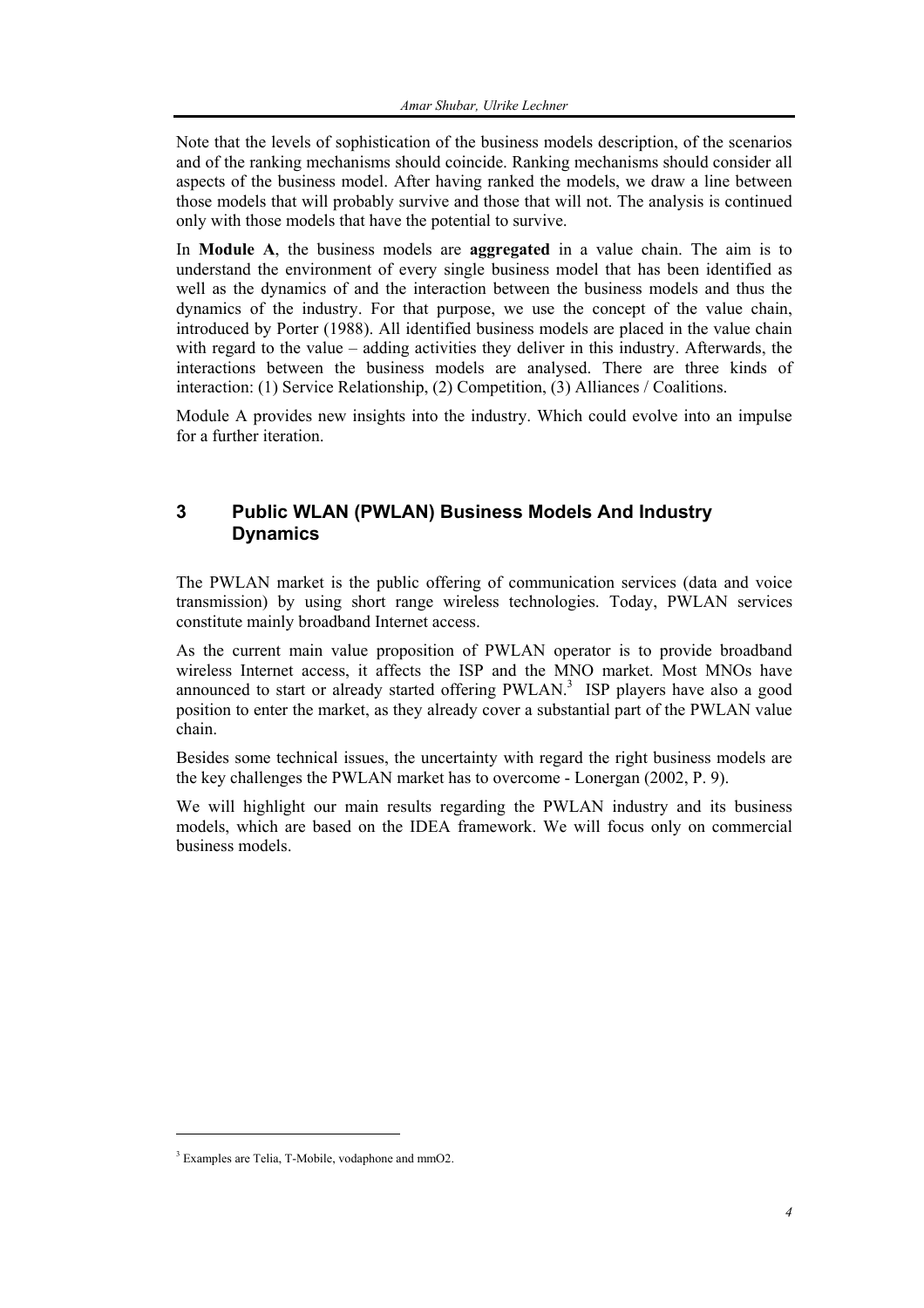

*Figure 2: Value Chain Combinations* 

**Module I:** Regarding new assumptions, which appeared with WLAN technologies in the mobile network operator and ISP industries, the emphasis should be put on "No Special Know-How", "Small Initial Investment" and "Free Frequency Spectrum". Mostly these new assumptions affect the internal structure of the business models of the MNOs' and ISPs' business models, as they remove the common market entry barriers of the MNO and ISP markets. Therefore, new assumptions enable almost everybody to provide a PWLAN service. Owners of a PWLAN service could be location owners or even private persons.

**Module D:** The new assumptions enable ownership models mainly in the access part of the value chain, but they also affect the other value chain parts, and thus lead to a new composition of the value chain. After evaluation of all possible design dimensions, **Ownership** and **Composition of the value chain** are identified as the dimensions with the highest impact on business models performance, as they determine the other business model parts and are very difficult to change afterwards.

In order to identify options of **Composition of the value chain** dimension we look at the value chain of the mobile network operator (Figure 2). The activities of the value chain are: network building  $\&$  rollout, transmission, relationship mgmt., customer acquisition and content. We consider useful combinations of value chain activities and identify 10 of those useful Those options are depicted in Fig. 2 with their mandatory and optional activities. The 10 useful combinations of value chain activities are: full value chain, access, access & sale, relationship mgmt. & sale, relationship mgmt., planning & deployment, WLAN-content, sale, Internet connection and site rental. This is the first dimension in the design of the PWLAN business model.

The second dimension is ownership. With regard to **Ownership** dimension we identify three options:

- Specialized company, which exclusively runs the service. It is specialized in this service and thus can fulfil know-how and investment needs for running this service.
- Location owner, who runs this service as a side production. He can reuse his location, infrastructure of his main business and thus realizes a cost advantage.
- Private person, who uses his private location and infrastructure.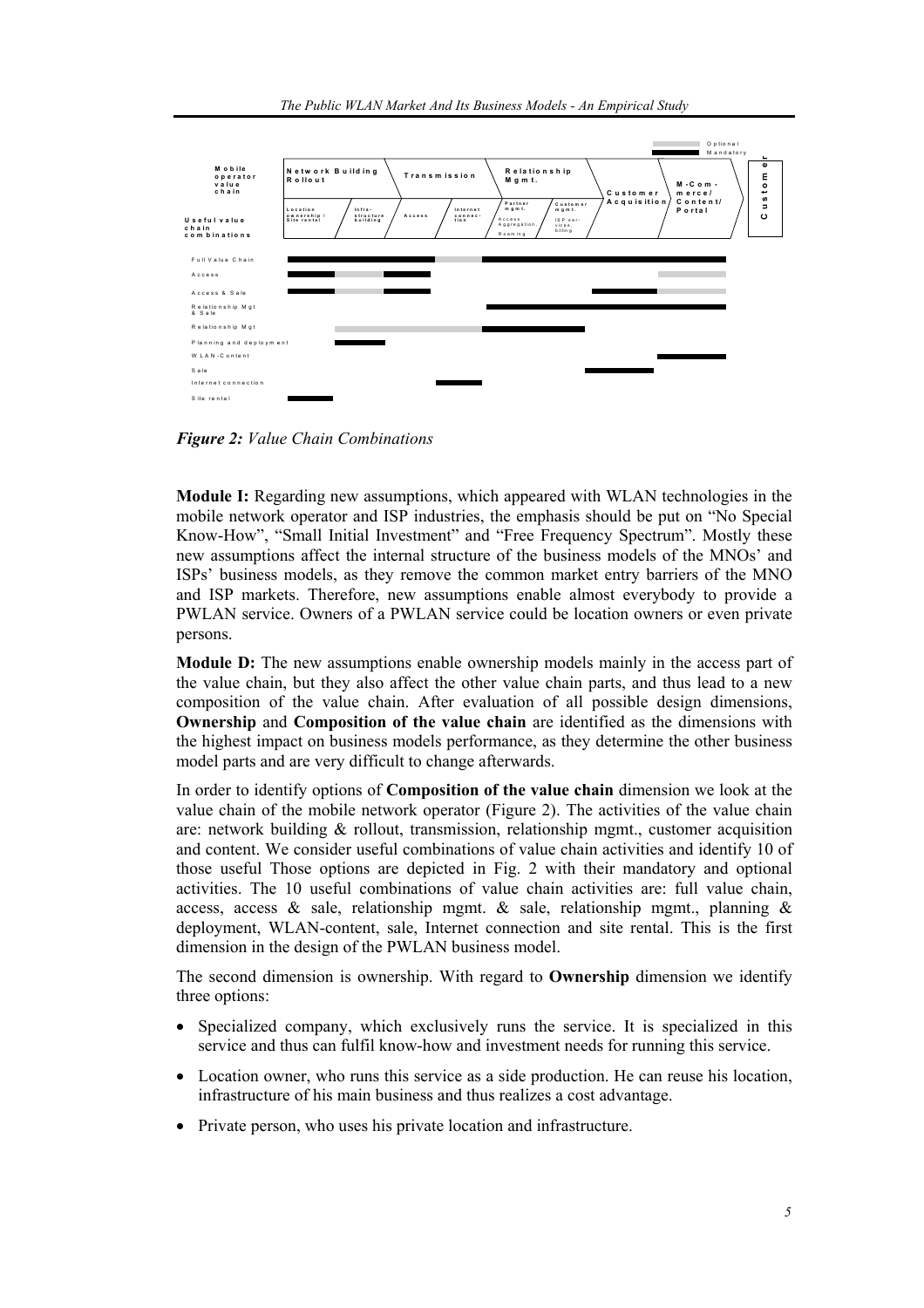|                | # Business Model                        | Owner Ship                        | Value Chain                | Description of business model                                                                                                                                                            |
|----------------|-----------------------------------------|-----------------------------------|----------------------------|------------------------------------------------------------------------------------------------------------------------------------------------------------------------------------------|
|                | 1 Fully Integrated Operator Specialized | Company                           | Full Value Chain           | Offers PW LAN Internet Access in multi locations. Owning most Access Points as well as having<br>Roaming agreements with some access point owners.                                       |
| $\overline{2}$ | <b>WLAN Service Provider</b>            | Specialized<br>Company            | Relationship Mgt<br>& Sale | Offers PW LAN Internet Access in multi locations. Relying only on roaming agreements with<br>access provider                                                                             |
| R              | Relationship<br>Management ASP          | Specialized<br>Company            | Relationship Mgt           | Provides Access Provider + with customer authentification and billing functionality -no customer<br>ownership. Coordinates Roaming agreements for access provider.                       |
| 4              | <b>Access Provider</b>                  | Specialized<br>Company            | Access                     | Owns Access Points in multi locations. Has roaming agreements with Service Provider, but does<br>not have a sales force                                                                  |
| 5              | <b>WLAN-Content Provider</b>            | Specialized<br>Company            | Content                    | Offering Location based Services and Content for PW LAN in multi locations                                                                                                               |
| 6              | Network Planning                        | Specialized<br>Company            | Planning &<br>Deployment   | Specialized in planning and deployment of WLAN access points for access provider                                                                                                         |
| $\overline{7}$ | <b>Reseller</b>                         | Specialized<br>Company            | Sale                       | Sells contract and prepaid cards for Fully Integrated Operator and WLAN Service Provider in<br>physical stores or online.                                                                |
| 8              | IS <sub>P</sub>                         | Specialized<br>Company            | Internet<br>connection     | Connects the hotspots to the internet. Get fixed or traffic based fee from PWLAN provider.                                                                                               |
| ٩              | Small Local Operator                    | Professional<br>Location<br>Owner | Full Value Chain           | Offers existing customer base an additional service only in this location.                                                                                                               |
| 10             | Venue Access<br>Provider +              | Professional<br>Location<br>Owner | Access & Sale              | Own the Access Points in their location. Sells contracts and prepaid cards for their own brand<br>(customer ownership) and for PW LAN Provider with which they have a roaming agreement. |
| 11             | Venue Access<br>Provider                | Professional<br>Location<br>Owner | Access                     | Owns only the Access Points in their location. Has roaming agreements with Service Provider, but<br>does not have a sales force                                                          |
| 12             | <b>POS Reseller</b>                     | Professional<br>Location<br>Owner | Sale                       | Location Owner sells contract and prepaid cards for Fully Integrated Operator and WLAN Service<br>Provider in the hotspot (point of service).                                            |
| 13             | <b>Private Access</b><br>Provider       | Private<br>Person                 | Access                     | Owns an private Access Point and offers Internet access for free or has a roaming agreement with<br>a service provider.                                                                  |
| 14             | Site Rental                             | Location<br>Owner                 | Site Rental                | Rents his site to a Fully Integrated Operator or to an Access Provider.                                                                                                                  |

*Amar Shubar, Ulrike Lechner* 

*Figure 3: Identified And Sustainable PWLAN Business Models* 

**Module E:** There are 30 combinations (3\*10) of the two dimensions. Several of the combinations can be excluded as they do not make sense (e.g. a private person, who runs the whole value chain). The residue models are then evaluated. The most relevant market assumption for the evaluation of these business models is the level of penetration of WLAN users in the business customers and consumer market segments. For this main assumption we build three market scenarios: the worst case, base case, and the best case (the level market of penetration increases from the worst case to the best case). All 14 business models listed in Figure 3 have been evaluated in these scenarios and have been considered as potentially sustainable. Figure 3 contains the list of business models with the two design dimensions and a brief description of the business model.

**Module A:** By grouping the 14 business models according to their activities in a value chain, we get the value chain of the PWLAN industry (Figure 4).

Six main service relationships can be identified between the business models. Those service relationships are depicted in Fig 4:

- 1. **Site Rental:** Location owner rent his sites for a fixed fee or land revenue share to fully independent operators and access providers.
- 2. **Access Point Planning and Deployment:** Network Planning Bureaus help to set-up hot spots, as most of location owners lack technical capability.
- 3. **Roaming:** Roaming is the main service relationship between the business models, as mostly all business models need roaming to aggregate enough customers for their service. Three kinds of roaming agreements could be differentiated: the exclusive roaming of an access provider to an access aggregator<sup>4</sup>, the non-exclusive roaming of an access provider to an access aggregator, and the roaming agreements between access aggregators.

 $\overline{a}$ 

<sup>4</sup> Access aggregators are business models who want to provide their customers with an increased coverage through roaming.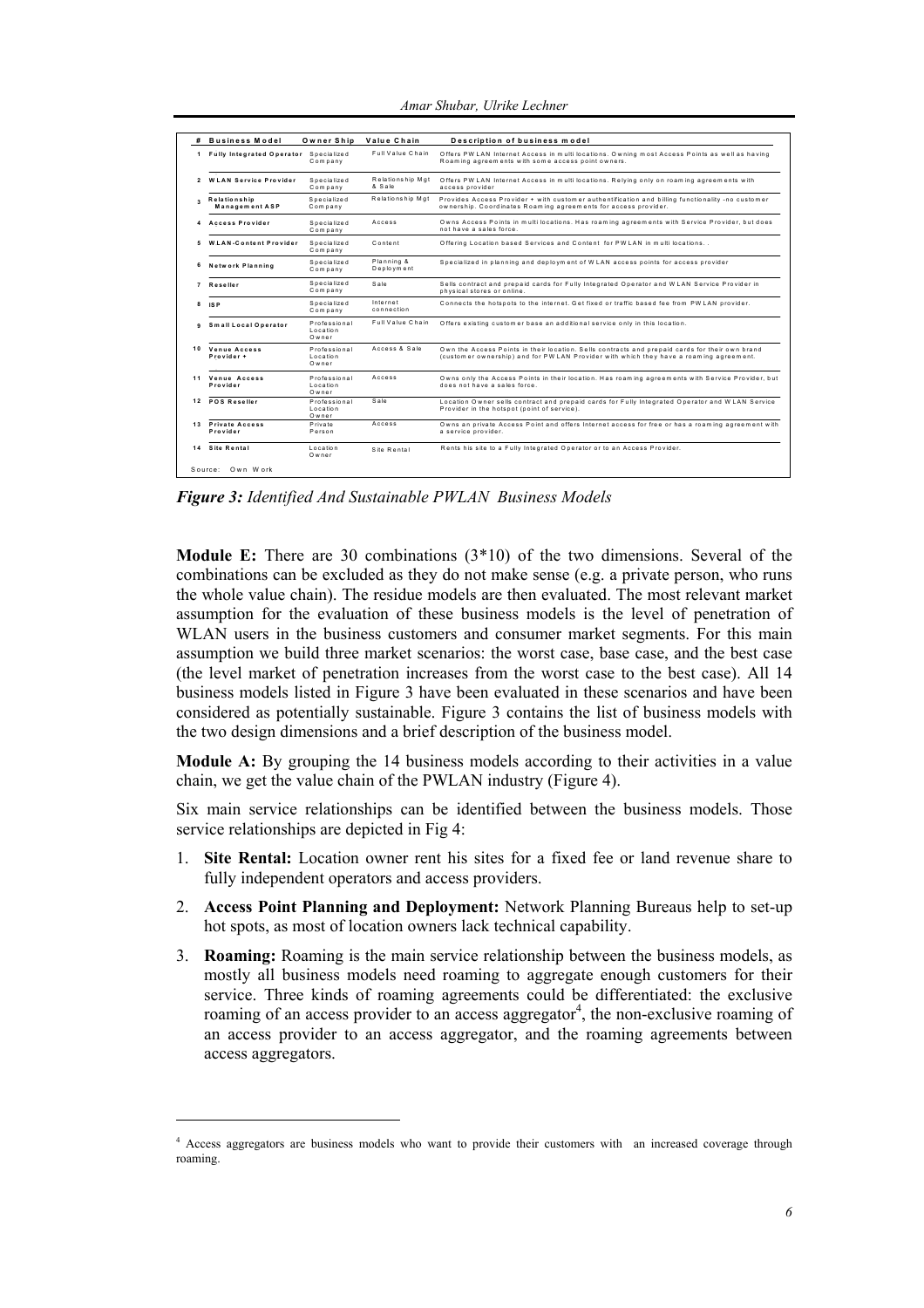- 4. **Multilateral roaming:** The pure bilateral roaming contracts with a high number of small access providers (e.g., for a nationwide roaming) has high transaction cost due to its complexity. Multilateral roaming agreements and a roaming platform provided by a relationship management application service provider (RM ASP) could reduce these costs. Additionally, it could provide small access providers with an aggregation mechanism to increase their negotiation power.
- 5. **Authentication and Billing:** Authentication and Billing especially in combination with roaming are rather complex. A specialized RM ASP can provide the necessary infrastructure.
- 6. **Contract Reselling:** Fully integrated operators and WLAN service providers rely on nationwide distribution of their service. For an efficient physical distribution channel, they have to cooperate with contract resellers. Point of sale (POS) Resellers could be location owner, who already have a selling point from their main business (hotels, cafes, etc.).

Looking on the main activities of the value chain, we can identify three potential fields of **competition**: access providing and the two sub-activities of relationship mgmt.: partner and customer mgmt.

With regard to access providers, the competition is very limited as they mostly do not offer substituting products (covering the same area). The access providers also benefit<sup>5</sup> one from another, as there is a network effect through any additional coverage, which increases the overall value to the end users. But access provider business models are competing in renting the locations. The site rental price will therefore be set according to expectations of their own business case. Fully integrated operators compete against each other and against the location owner's business model for this scarce resource.

With regard to partner mgmt. as part of the relationship mgmt., the competition is about providing the biggest coverage, to cover the area with the most traffic and to use it or to sell it to a third party (with the help of roaming). The substituting product is their network coverage, as it might be overlapping. As far as customer management is concerned, it is about selling this network coverage to PWLAN users (own or users of partners) and bundling as many customer relationships as possible.

Most power in the value chain will be located in the activities of relationship management and, in some cases, in access providing. Both activities have market barriers enabling high margins. Access providers owning the location have a resource advantage, which is not imitable. In high traffic areas, like airports, access providers can claim a supreme price. Relationship management (partner and customer management) is a scale business and, thus, companies can build market barriers through economies of scale.

 $\overline{a}$ 

 $5$  See also Porter [Port96, P. 267]. He describes the strategic benefit of competition which accrues when the competition covers less attractive segments (areas). Otherwise the original company would have to cover those segments on their own.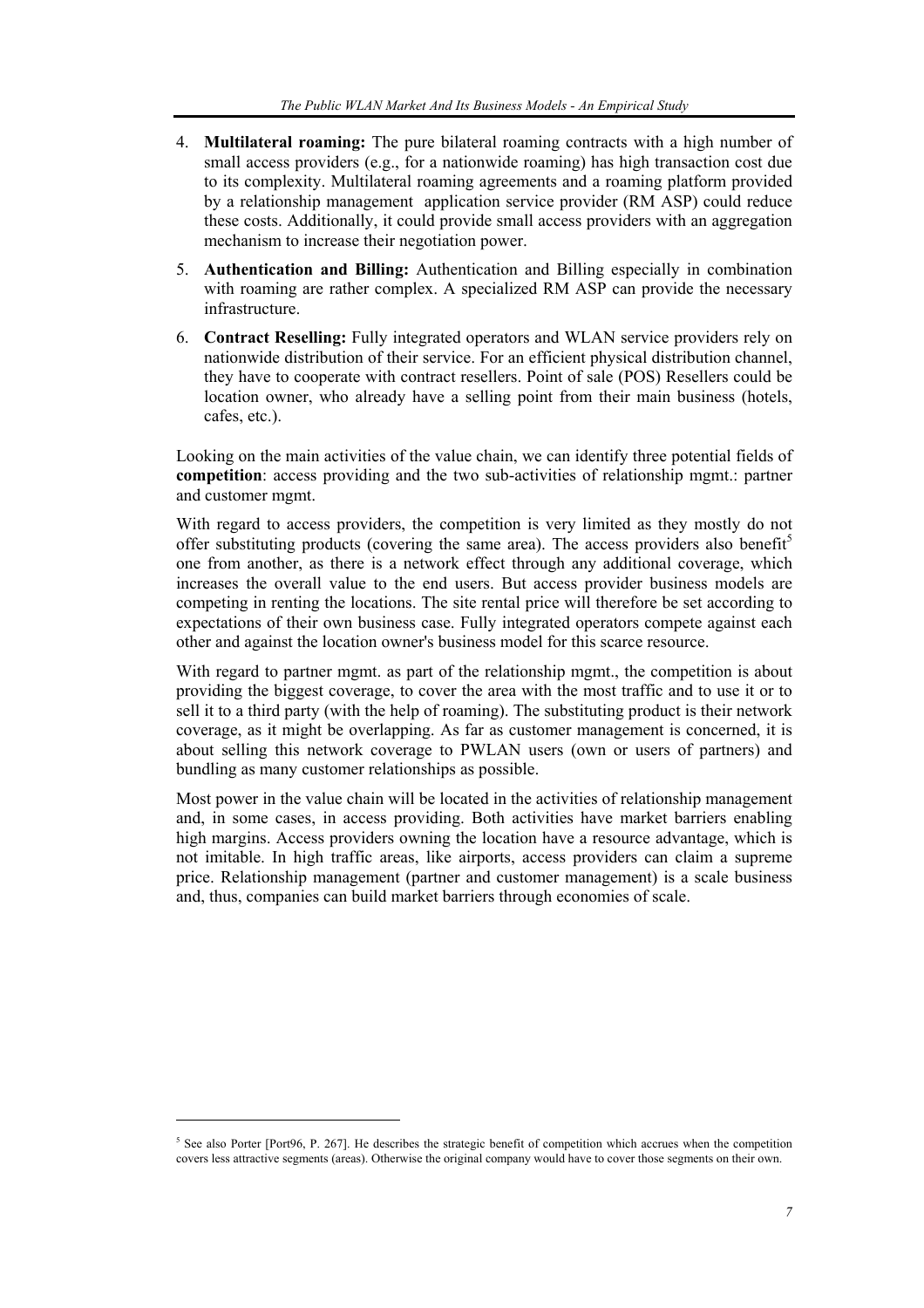

Figure 4: Value Chain

There are three potential situations for alliances and coalitions:

- **Roaming alliances:** Roaming is not only one of the main service relation but also one of the most important alliances in the PWLAN industry, as it allows to share the risk of investment in hot spots, to gain economies of scale, to get an access to scarce hot spot resources and to shape the competition. Roaming alliance is necessary to provide a unified user-experience and the demanded ubiquitous service. Roaming can be agreed between nearly all kinds of business models. RM ASP takes a leading position in these kind of cooperation, as their value proposition mainly depends on the number and the size of the roaming agreements.
- **Co-Development** / Co-Marketing: With regards to co-development, there are two areas of potential cooperation: development of a new HW- or SW-platform and deploying Access infrastructure. Cooperation for deploying Access infrastructure is possible between HW-Vendors, network planning bureaus, and RM ASPs. Vehicle manufacturers or construction companies can also join such a cooperation.
- With regard to co-marketing, the potential areas of cooperation are: 1) promotion of the PWLAN-service in general, and thus the PWLAN industry and 2) bi-lateral agreements to sell a service/product of one partner through an existing branded sale channel of another partner.
- **Merger** / Acquisition / Joint Venture ( $M/A/J$ ): Although acquisition is not a coalition in the narrow sense, it is driven by the same motivations. Two types of M/A/J can be distinguished in the PWLAN industry: knowledge-driven and scale driven M/A/J. Scale-driven M/A/J is typical for value chain parts with strategic assets. In PWLAN industry these would be access, customer and partner relations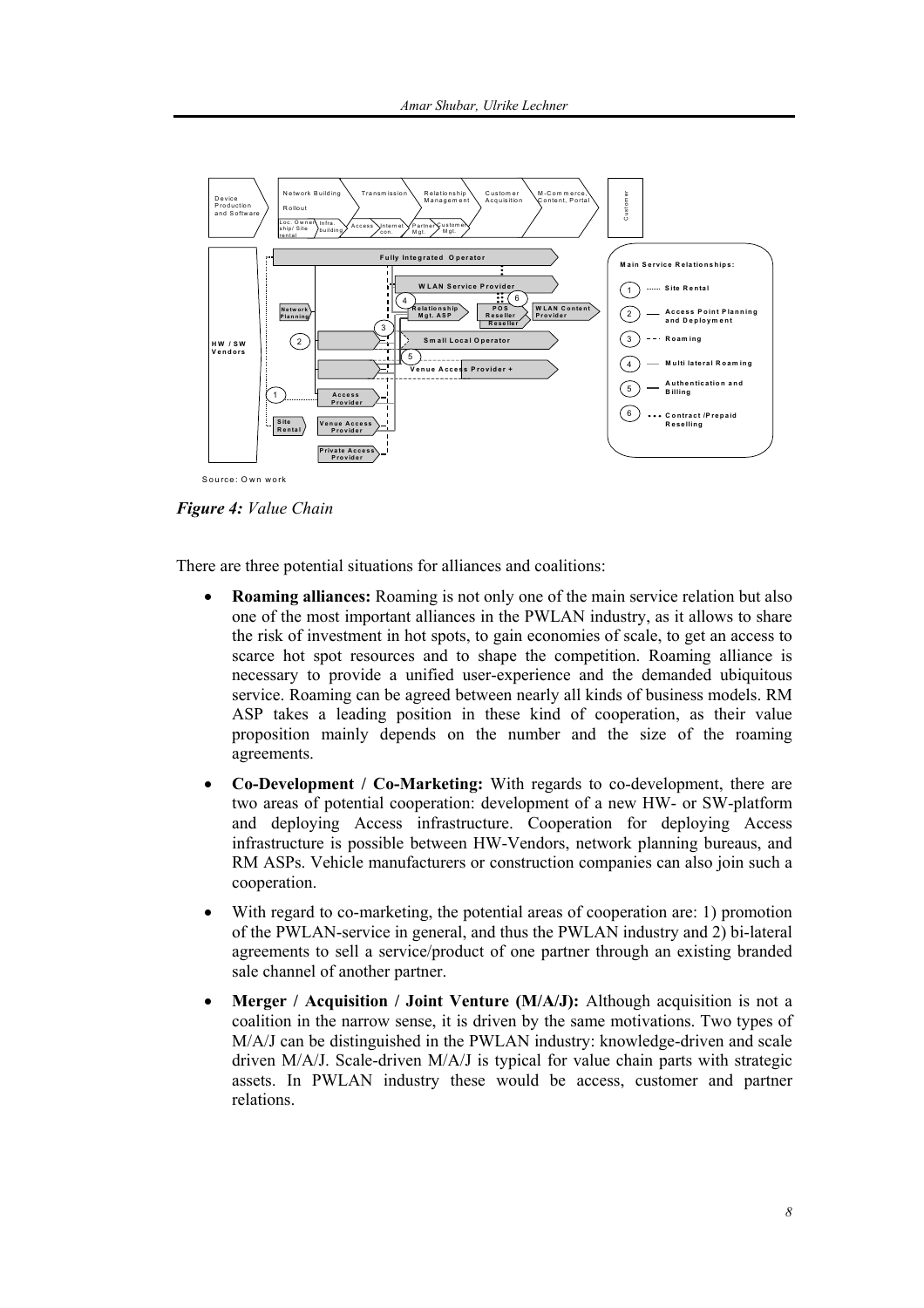#### **Research Hypotheses**

This analysis of the PWLAN market using the IDEA framework results in a system of business models and some hypotheses on the business models and the relations between those business models. We focus our empirical research on the validation of the following two main hypotheses blocks:

- 1) All identified commercial PWLAN companies can be categorised into one of the 14 identified commercial business models. Market players will focus on this business model, which complies best with their core competence. Therefore we assume that MNOs and ISPs will focus on business model concentrating on customer relation; new entrants will focus on business models concentrating on network building and/or partner mgmt.. Venues will decide according their location setting (kind of customer, point of sale/ cash system, etc.) and their technical capability.
- 2) All alliances in the PWLAN field can be categorized in the following 3 alliance types: (1) Roaming agreements, (2) Co-development/ Co-marketing, (3) Merger/ Acquisition/ Joint Ventures. We assume that in the early stage of the PWLAN market most alliances will concentrate on Co-development/ Co-marketing. After reached a critical mass of PWLAN companies and hotspot locations, we assume that the number of roaming agreements will boost up. We expect the number of M/A/J to increase significantly at this time, as number and quality of hotspots will have a significant influence on the barging power regarding the roaming agreements.

# **4 Empirical Analysis**

l

According to the numbers of hotspots Asia is the biggest market with more than 13 000 hotspots, followed form North America with 6600 hotspots and Europe with nearly 3000 hotspots (Gebert 2003).Forecast for yearly PWLAN revenue in 2006 range between 0.8 billion EUR - Lonergan (2002, P. 2) - and 3.1 billion EUR - Pow (2001) - for Western Europe.

Today PWLAN services are mainly broadband Internet access. Voice services (Voice over IP) are technical possible, but mass-market solutions are still under development.<sup>6</sup>

Specialized players in the market are either new entrants or are subsidiaries of existing ISPs and MNOs. The biggest player according number of hotspots is Korea Telecom followed by T-mobile with more than 2000 hotspots in the US. Biggest Western European Player according to the number of hotspots is the Scandinavian mobile network operators Telia Homerun (merged with Sonera Wgate) with more than 550 hotspots.

As today the main target customer for PWLAN Services are frequent business travellers or so called nomadic workers, venues like airports, hotels and conference centres are also involved in the PWLAN field. But also locations like restaurants (Mc Donalds) and coffee shops (Starbucks) have been identified as interesting hotspots.

<sup>6</sup> Avaya, Motorola and Proximm are working on a WLAN mobile phone with integrated Voice over IP - Heise-Online 2003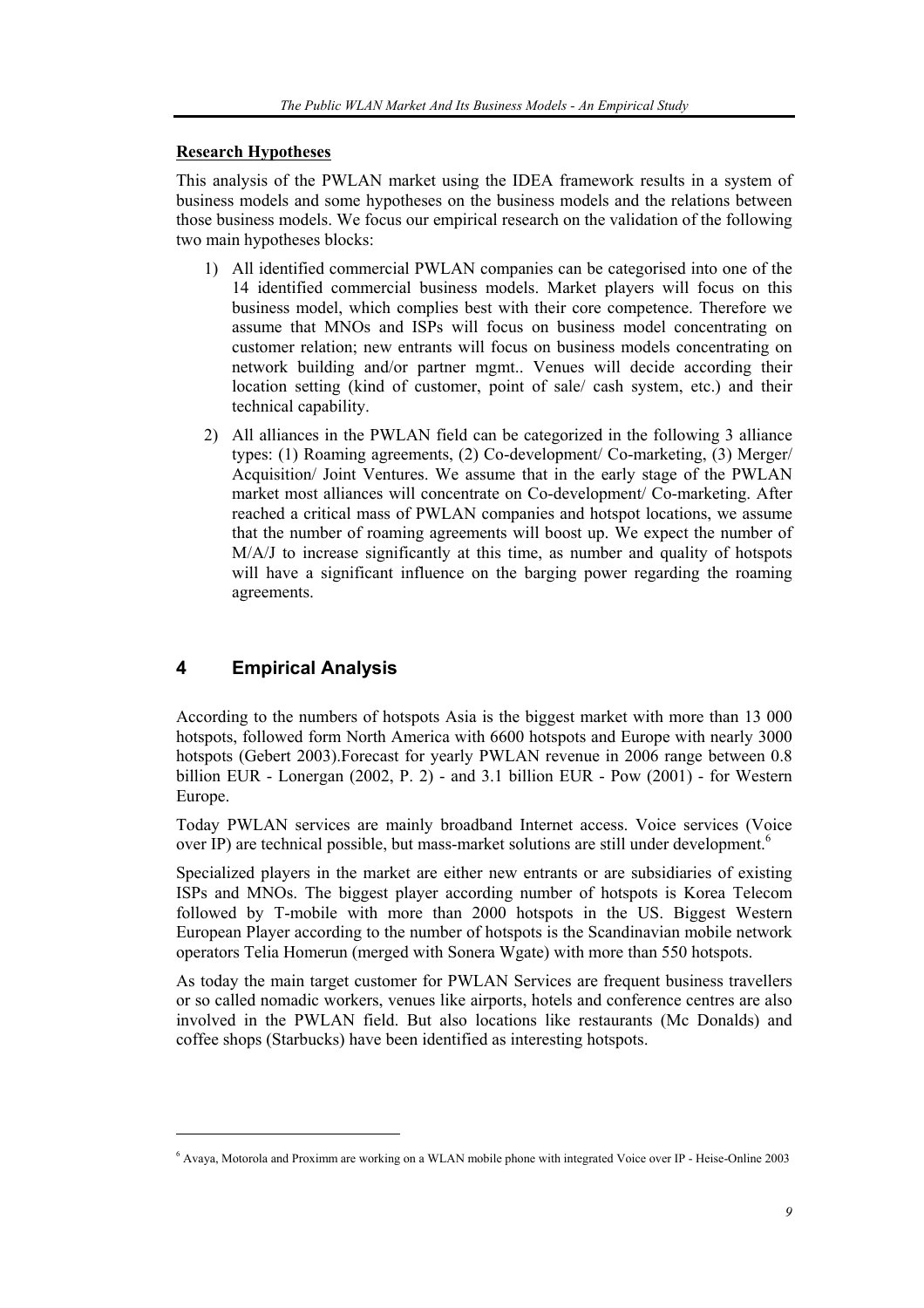#### **Design of the empirical study**

The empirical study focus to validate the two blocks of hypotheses that have been validated with two different data sets.

In the first part of the empirical study we focus on the business models in the PWLAN market. We have analyzed business models of 118 commercial companies that are involved in the PWLAN industry. For the analysis of companies specializing on WLAN, we did a full analysis of all companies mentioned in BrainHeart Capital 2002 and 2003 and Thorngen. We considered BrainHeart Capital (2002) for 19 companies, BrainHeart Capital (2003) for 50 companies, Thorngen (2002) for 4 companies. Concerning companies that do WLAN as a side business, we considered 45 major venues (airports, hotels and conference centres). Information source for them was BrainHeart Capital (2002). In our analysis, we considered also as sources of information home pages and publicly available business information.

The second part of the empirical study focuses on relationships between business models. We did a complete analysis of all cooperations, mergers  $\&$  acquisitions and joint ventures in the PWLAN field reported from mid 2000 to November 2003 in the news archives WiFi Planet (2003) and Broadband Wireless Online (2003).

All data gathering and analysis have been done from mid October until mid of November 2003.

#### Business model

On the basis of information found on their web-sites and from the specified secondary information sources, we have categorized these companies' primary PWLAN business models into the 14 business model types, which we have identified in the previous section (c.f. Figure 3). The primary business model is categorised according to the actual value chain activities these companies perform and according to the ownership. The categorization is depicted in *Figure 5*.



*Figure 5: Primary Business Models By Types of Specialized Players* 

Most of the specialized companies follow the "Fully Integrated Operator" business model. The second most frequent business model is the "WLAN Service Provider" model. There is a remarkable amount of non-specialized companies in the WLAN market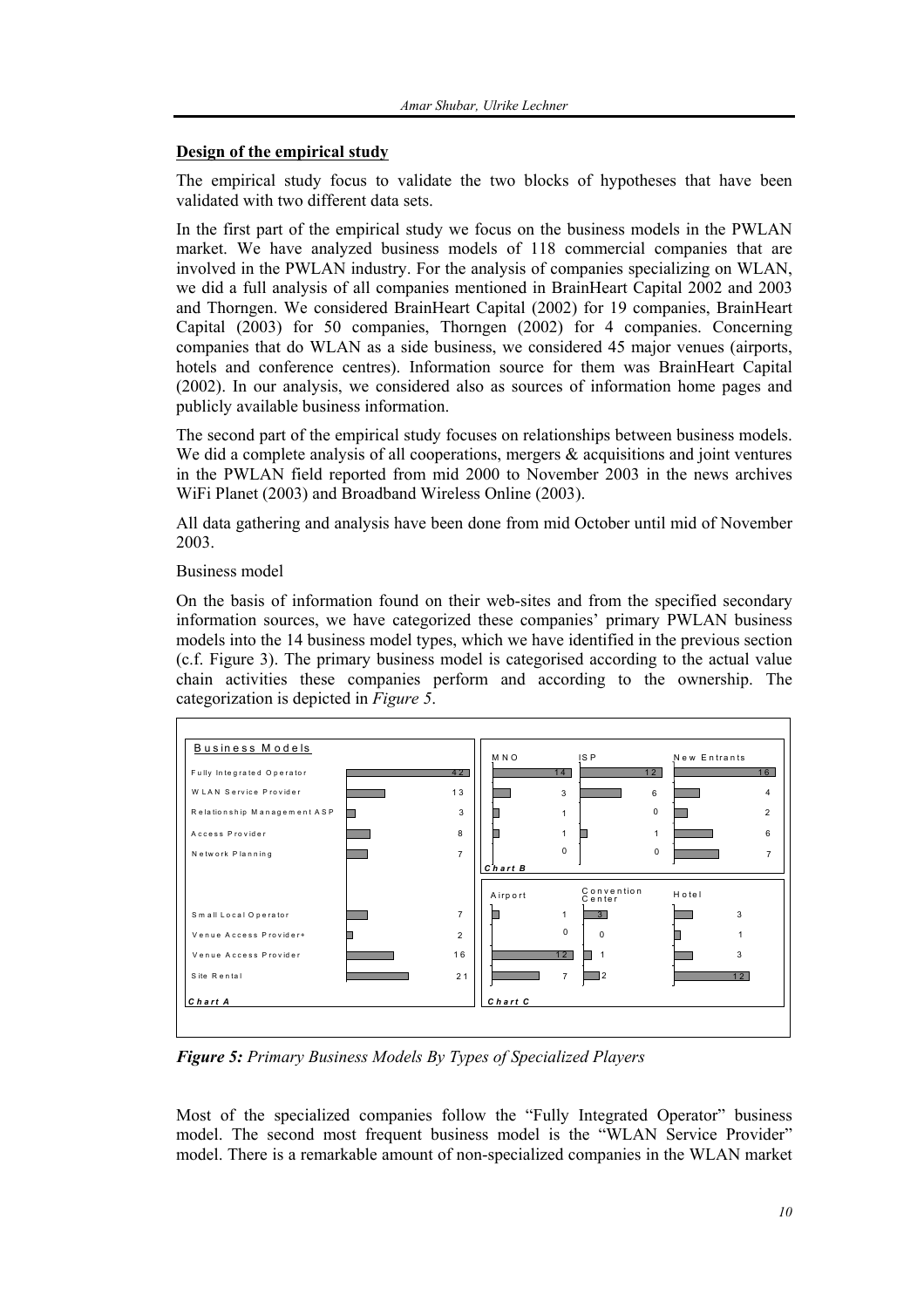(business models Small Local Operaotr, Vanue Access Provider+, Venue Access Provider and Site Rental).

While looking on the different types of players (MNOs, ISPs and New Entrants<sup>7</sup>) in Figure 5, Chart B, one can notice that the distribution of the different business models differs for different type of players, but the full integrated business model is still the most frequently followed one by each type of player.

There are mainly two reasons for this: First, the PWLAN industry is still young and it is dynamically changing. Thus, it is risky to follow a business model, which relies on other emerging business models / companies. The fully integrated operator model is the most independent model, as it relies only on site rental agreements to provide services. Second, the pure offering of the PWLAN service to the end users does not need a significant investment. It can be done by selling prepaid cards through the regular cash system of the venue or through online purchasing by using credit cards. Until now there have been no significant marketing investment maid to establish a brand name and to build a customer base.

When looking more thoroughly, one notices that companies follow multiple business model strategies. So they either practice a second business model, which they really consider as their core business model, or have at least an intention to do so. We call this "intended" business model the secondary business model<sup>8</sup>. We have also identified the secondary business model of observed specialised companies by analysing their recent strategies, cooperation deals and proclaimed business goals. The results are presented in the Figure 6.



*Figure 6: Primary And Secondary Business Models By Types Of Specialised Players* 

From the figure 5 we can see a clear shift of MNO companies from "fully integrated operator" business model to the "WLAN Service Provider" business model. The number

l

 $<sup>7</sup>$  New Entrants are also established IT companies, that are new to the internet service providing industry (mobile or fixed).</sup>

<sup>&</sup>lt;sup>8</sup> In the case companies do not have a second business model than the secondary business model equals the primary business model.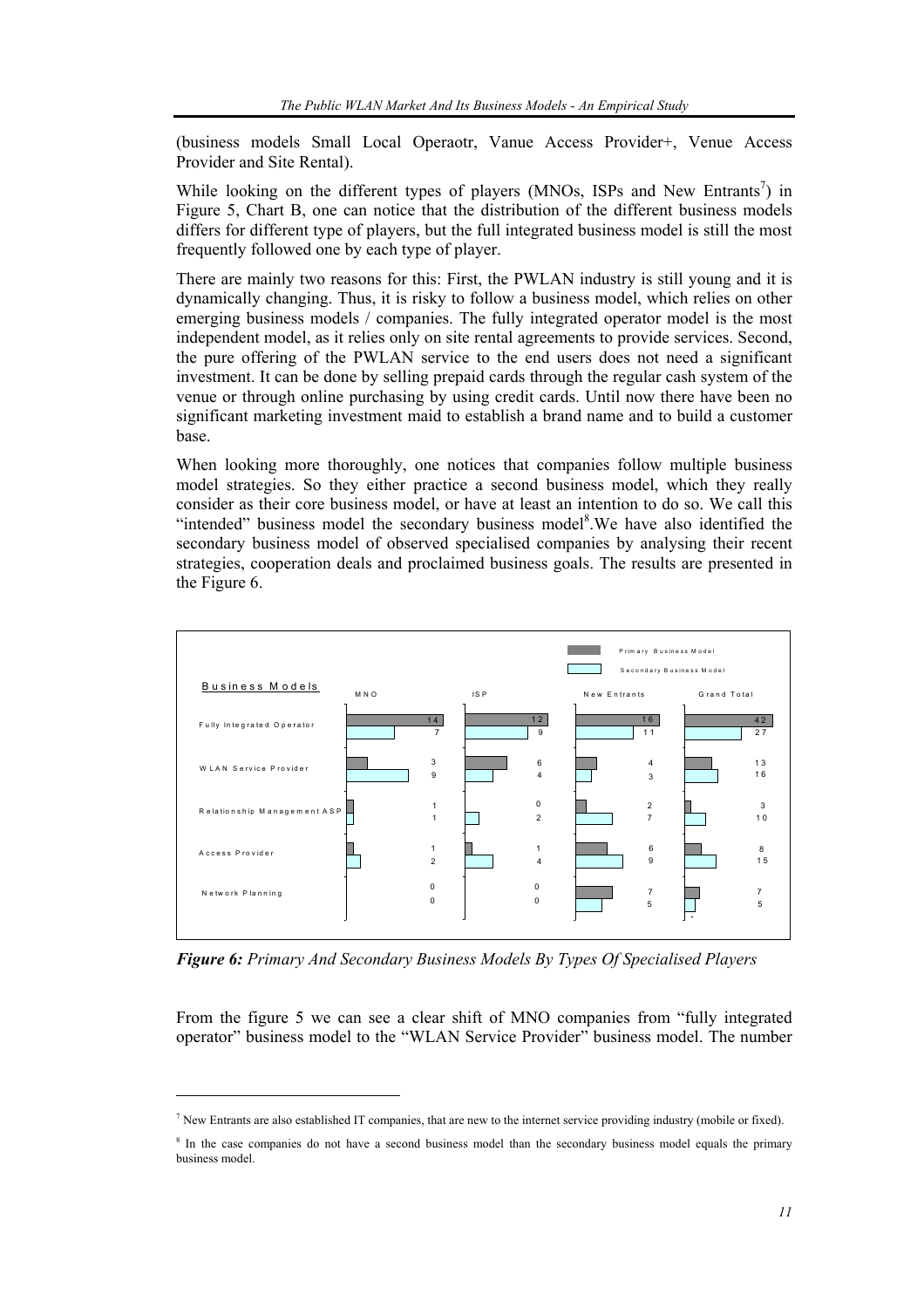of MNO companies, which follow the "WLAN Service Provider" business model, increases.

With regard to ISP companies, we observe a shift from "fully integrated operator" business model to "Access provider" and "Relationship management ASP" business models, but there is not a clear focus on certain value chain parts.

Concerning the new entrants, we can see again the decrease in the number of companies following the "fully integrated operator" business model as in cases with MNO and ISP companies. In contrast, a number of companies, that follow "Relationship Management ASP" and "Access provider", is growing.

In total, one can observe a tendency of shifting from "fully integrated operator" business model to other specialised business models in PWLAN market, that match more to the core competencies and assets of the different players. In Figure 7 the shift of the business models is shown on a company level. The company names are placed in the circles according to their primary business models. Companies, which have a secondary business model are placed in the intersection of the according circles of their primary and their secondary business model. Arrows are highlighting the shifts from the primary to the secondary business models.



**Figure 7:** Specialised Companies 'Business Model Landscape

Looking on the business model distribution of different venue types (Figure 5, chart C), we see that most airports prefer a "venue access provider" business model with regard to WLAN technologies. Reason for that is that airports have normally their own IT department, which is capable to install and run a WLAN infrastructure. But as they do not have an own selling point or customer relation, they need a WLAN service provider to sell their capacity. In addition, airports are seen as the most common place for business travels to use PWLAN. PWLAN service provider must offer their service in this locations to attract more customers. Therefore, they are likely willing to pay a higher roaming fee than their expected revenue from this location.

In contrast to airports, convention centres prefer a "small location operator" model, thus taking responsibility for the whole value chain. They also see a demand on WLAN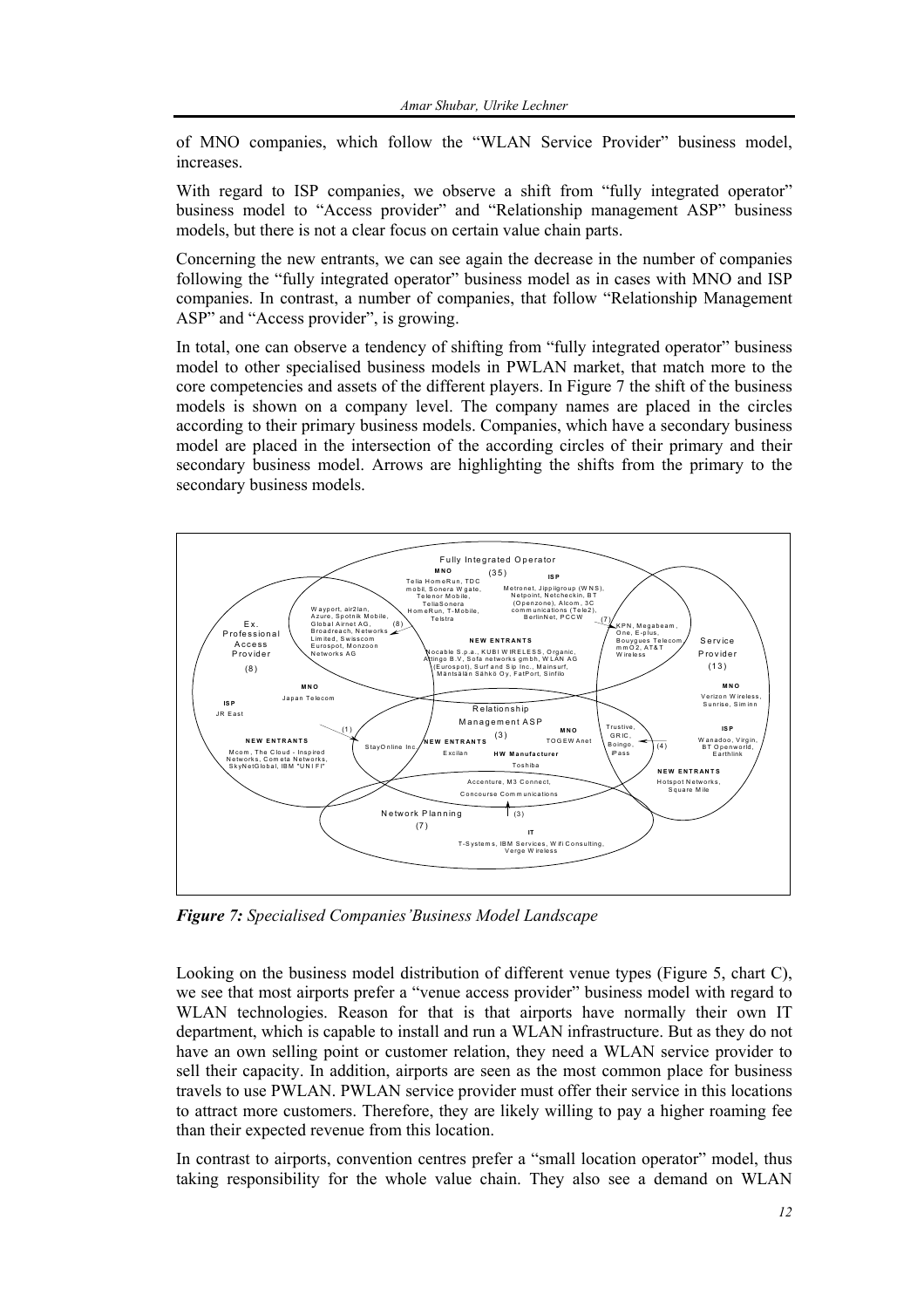technologies in their accommodations, as business people are mainly the customers of convention centres. Due to the fact that they have a technically capable stuff and their own selling point, the "Small Local Operator" model enables them to maximise their revenue and to keep control over the location.

Many hotels do not consider WLAN services as a big revenue source and normally they do not have a technical stuff for an easy installation of WLAN technologies. That is why they do not risk to invest capital in installation of the WLAN technologies. However, some hotels decide to have WLAN service in their rooms or lobbies just in order to add value to customers or to be perceived as modern hotels, therefore hotels prefer less risky "site rental" business model, which does not require investment from hotels side.

#### **Alignment of Empirical Findings with Hypotheses Block 1**

Comparing our results with our formulated hypothesis we have found PWLAN companies from 9 out of the 14 identified business models. Two business models (Private Access Provider and ISPs) were not focused in our empirical research. POS Reseller has not been indicated separately, but most hotels and conference centres, who are acting as Venue Access Providers or have a Site rental agreement also act as a POS Reseller. We have not found in our first data set (regarding PWLAN business models) a company acting as a PWLAN Content Provider, but we could identify one company (VPI.net) during our data gathering for PWLAN alliances, which was following a WLAN Content Provider business model.

In both data sets there was no PWLAN company following the Reseller business model. Potential reason for this, is that the PWLAN market is still very small regards number of hotspots and number of user. As PWLAN service is not ubiquitous , PWLAN user are tend to buy their access legitimation at the point of service.

Regarding the hypotheses, that PWLAN players will choose a business model according to their core competence, we have seen a clear shift of MNOs who are changing their Fully integrated Operator business model towards a WLAN Service Provider model, which is focused on customer acquisition and relation. New Entrants are shifting as assumed towards Relationship Mgmt ASP and Access Provider business models. Regarding ISPs we were not able to identify a clear focus on the PWLAN Service Provider model and thus on customer relations. A possible reason is that small ISPs are afraid of a direct competition with MNOs only concentrated on customer relations and therefore choosing business models where they keep assets in other value chain parts.

The empirical data has also reinforced our hypothesis that venues are choosing their business model accordingly to their location settings and their technical competence. Thus most airports are following a venue access provider model, as they have the technical capability, but do not have a natural selling point. Most convention centres are following a Small Local Operator model as they have a natural selling point and the technical capability. Most hotels choose to sign site rental agreements, as they are lacking the technical capability.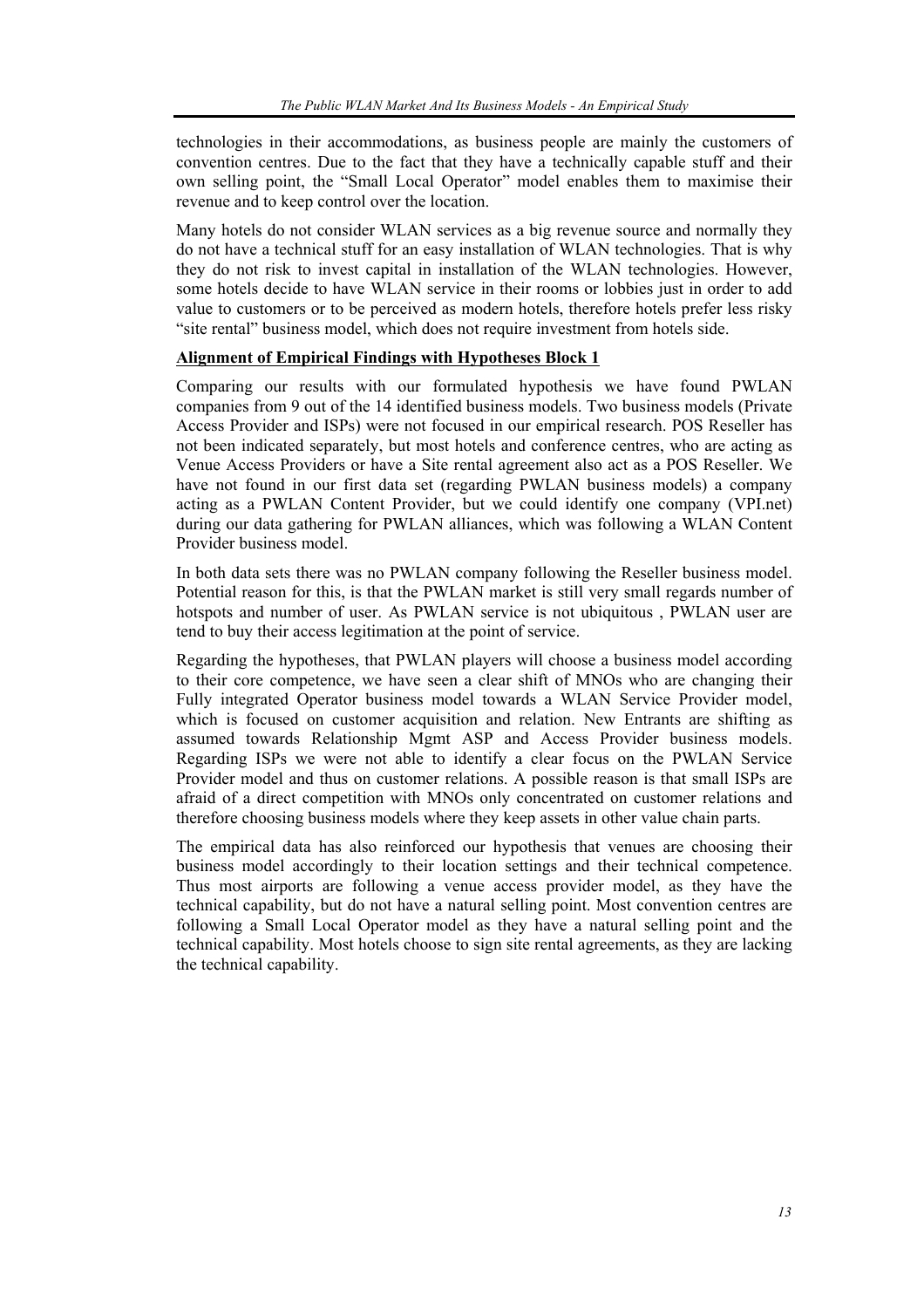Amar Shubar, Ulrike Lechner



Figure 8: Number Of PWLAN Alliances

#### **Alliances**

We also analysed 78 alliances and collations between different PWLAN companies. Sources of our research were beside the web sides of PWLAN companies the PWLAN and mobile news archives WiFi Planet (2003) and Broadband Wireless Online (2003). From the diagram (Figure 8) one observes the dynamic growth of interaction between the different business models. While we have analysed only 1 alliance in 2000, the number of observed alliances in 2003 was 62. The prediction until year end of 2003 is 71. Most of these alliances were product development / marketing co-operations and roaming agreements.

We categorized the cooperation partners according to their secondary business model. In Figure 9 the distribution of the business models of the cooperation partners are shown for each type of cooperation (Co-Development/ Co Marketing, Roaming, and Mergers/ Acquisition/ Joint Ventures). As we categorized for each identified alliance two cooperation partners the total number of business models of the observed cooperation partners are 156.



Figure 9: Distribution Of Alliances By Types Of Business Models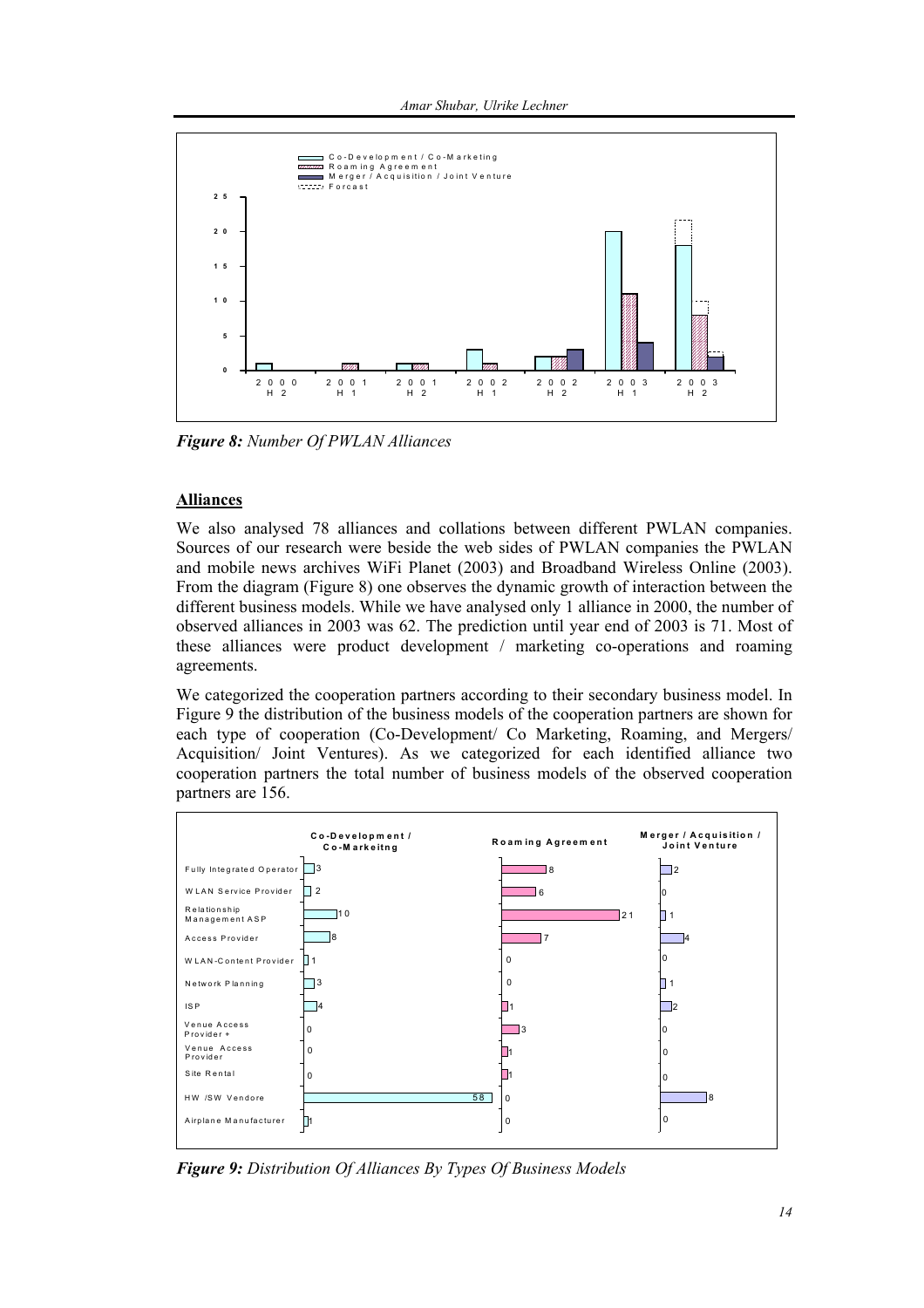Regarding co-development/ co-marketing most co-operation partners are HW/SW Vendors and concentrating on co-development of new products (examples are Motorola, etc. in order to develop a mobile solution to enable Enterprises to roam voice connections between their own WLAN and the cellular network). Other interesting Cooperations are between airline manufactures like Boing or Airbus with HW Vendors and PWLAN Service Companies to provide in-flight internet connections. This could be in the future also an interesting field for other vehicle manufacture like bus and train producer. Regards to co-marketing coalitions main partnerships were focusing on increasing the general awareness of PWLAN services and the WLAN technology. Prominent example for this is Intels Centrino promotion in cooperation with other PWLAN service companies. Other co-marketing cooperations were between established mobile network vendors and WLAN specialized HW vendors in order to sell MNOs an integrated PWLAN and cellular mobile solution. An example is the cooperation between Juniper Networks and Siemens.

Mergers/Acquisition/Joint ventures are evenly distributed between WLAN service companies and HW / SW Vendors. The reason for WLAN Service companies to merge (or to participate in joint ventures) is to gain scale regards to customers or/and number of hotspots. The main driver for HW  $/$  SW Vendors to merge or to participate in a joint venture is complimentary knowledge.

Relationship Management ASPs have a leading position with regard to the number of roaming co-operations. This is explained by the fact that the value proposition of Relationship Management ASPs relies on the number of partners and hotspots they have relations to. In Figure 10, the roaming agreements between the different business models are shown by connecting lines. The number of identified roaming agreements between these business models are attached to the connecting line: The higher the number of alliances between the particular business models the thicker is the line connecting theses two business models. Nearly 80% of the roaming agreements are coordinated by Relationship Mgt. ASPs. Through this hub and spoke structure they are able to reduce the transaction cost significantly, which is involved in setting up roaming agreements. Biggest player according to number of hotspots with roaming agreements are Ipass (2800), Boingo (1200) and GRIC (1200).



*Figure 10: Roaming Alliances*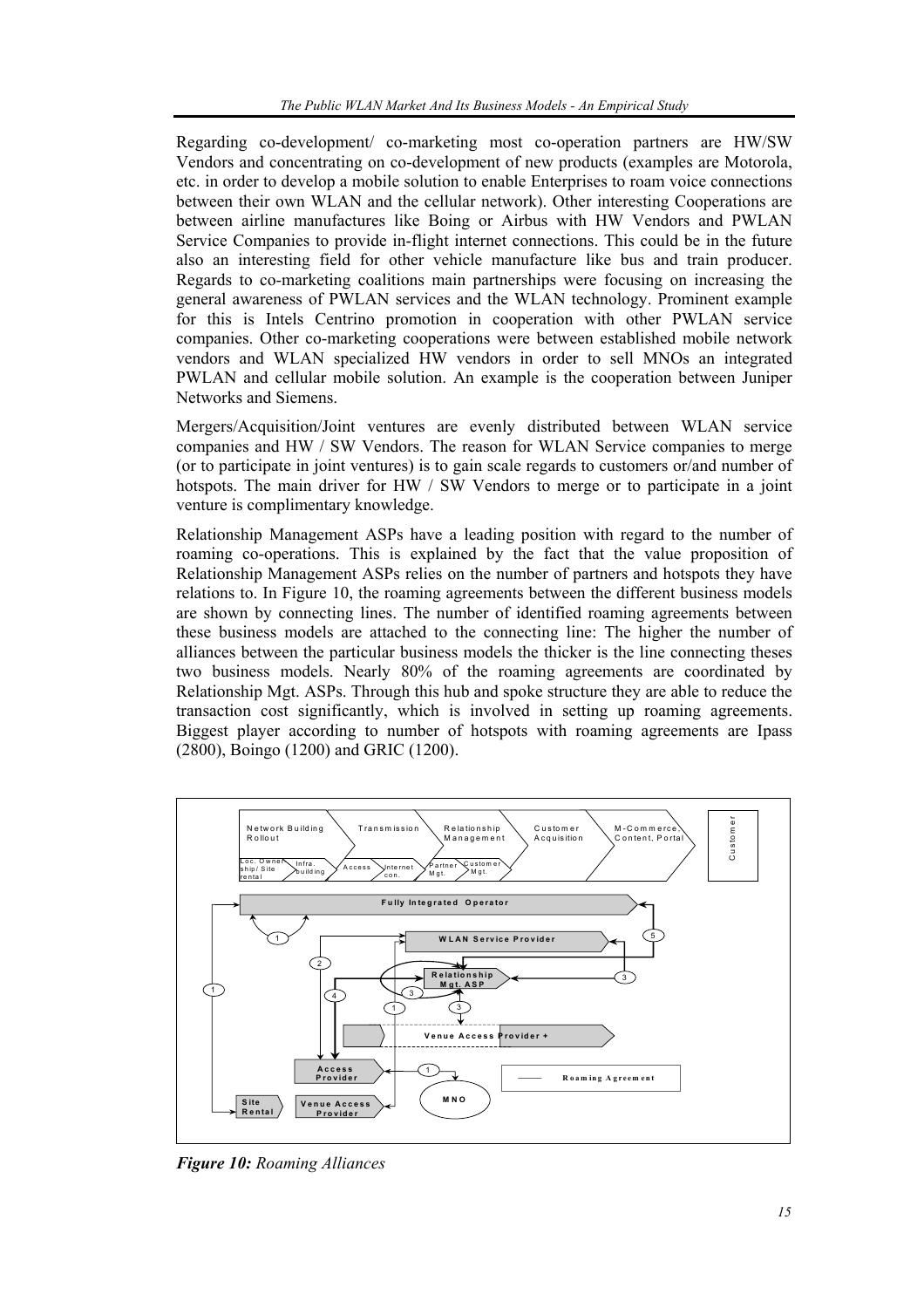#### **Alignment of Empirical Findings with Hypotheses Block 2**

All identified alliances in the PWLAN field could be categorized in the 3 alliance types: Roaming agreements, Co-development/ Co-marketing, M/A/J.

As assumed most alliances in this early stage of market development and until the last half year were Co-development/ Co-marketing alliances.

The number of new roaming agreements has increased significantly in the first half year 2003. We would have assumed a further increase of new roaming alliances during the second half year of 2003, but the number of roaming alliances kept nearly steady. A possible explanation for this is the high number of roaming alliances signed with Relationship Mgmt. ASPs. They act as a roaming hubs and thus reducing the needed number of roaming agreements (and the cost ) to roam between the different PWLAN companies.

We had expected a significant increase in the number of new M/A/J, but this number was low compared to the number of roaming agreements. The most M/A/J was between HW and SW Vendors, where we would have expected more scale driven M/A/Js between Full Integrated Operators, PWLAN Service Providers, Relationship Mgmt. ASPs and Access providers. We expect that this consolidation will occur more obvious in 2004.

## **5 Conclusion**

This paper makes two contributions. First, we were able to validate the IDEA framework as a framework to design and evaluate business models with an empirical analysis of one novel industry. The framework is itself presented in detail in (Shubar and Lechner, 2003). The method to analyze the potential of a technological innovation for business models or business model innovation contributed to the state of the art. Business models have established themselves as a viable analysis unit in the past couple years. For an overview of business models see e.g. (Pateli and Giagis, 2003). Various papers discuss the components of business models and the need for a comprehensive view in the analysis of business models (Osterwalder, 2003) or (Gordijn and Akkermans, 2001). Our approach distinguishes itself through the technology innovation focus and the impact of technology on the business model is one of the main issues in the IDEA framework. We believe that this method can applied to other industries that are established by some technological innovation.

The second contribution of the paper is a structured analysis of the WLAN industry with its business models, its players and the strategic movements in this markets. This analysis is certainly a snapshot made 2003. One can however see and observe the strategic movements of the players. Currently this market seems to be in a consolidation phase with players trying to reach a critical mass and driving smaller or less effective players out of the market. The observations here are to some extent typically for an industry driven by technology and based on strong standards and this allows some foresight on how this industry might develop in the next few years.

## *Acknowledgements*

We would like to thank the anonymous reviewers. Their comments helped to improve the our paper and gave valuable directions for future work.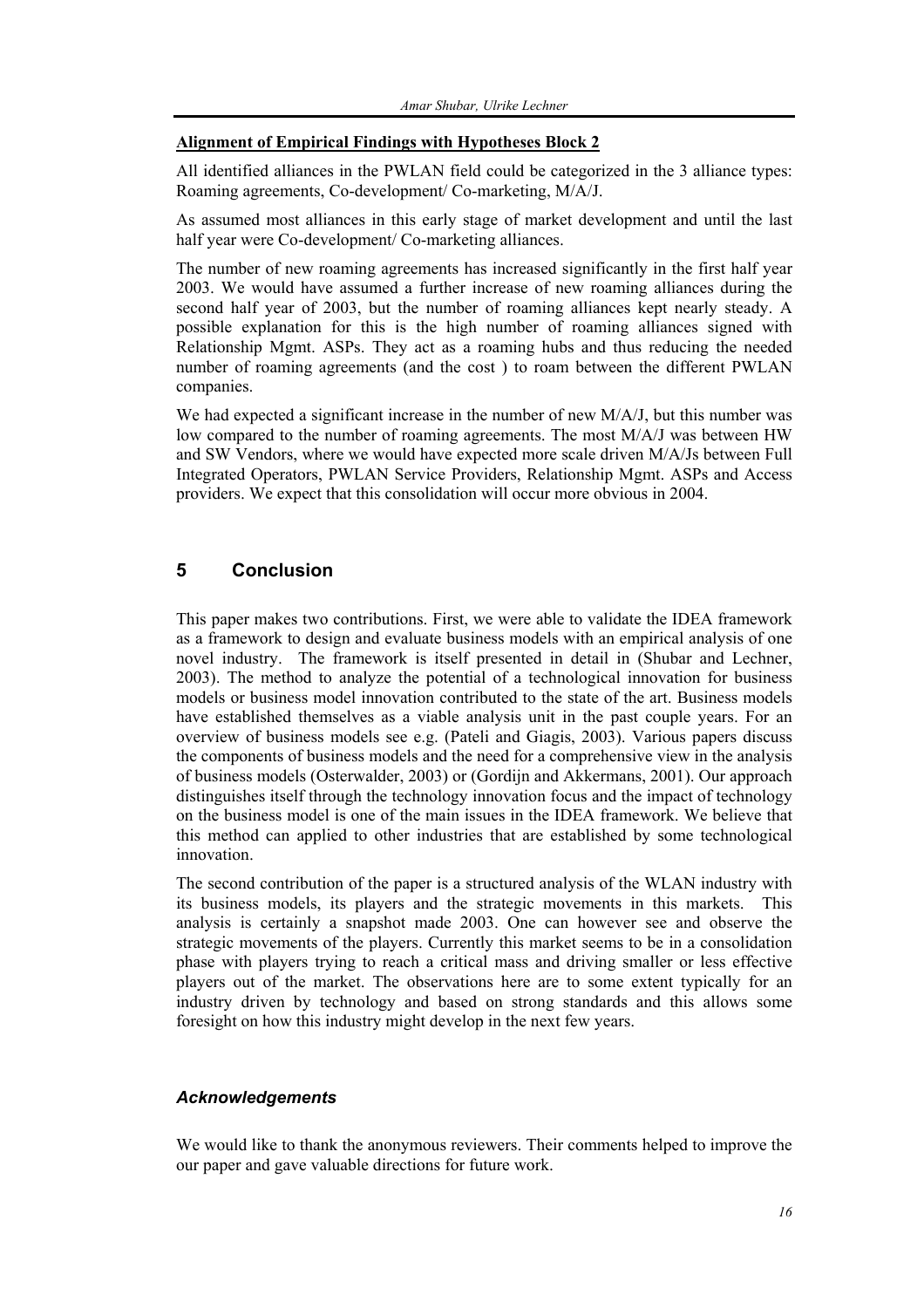#### **References**

- Afuah, A. and C. Tucci (2001). Internet Business Models and Strategies: Text and Cases. McGraw-Hill, New York
- BrainHeart Capital (2002). European WISP venues. http://www.brainheart.com, seen on 17.11.2003
- BrainHerat Capital (2003). The unbundled WISP industry: Neutral host operators and virtual WISPs. . http://www.brainheart.com, seen on 10.11.2003
- Broadband Wireless Online (2003). News & Articles, http://www.broadbandwireless.com, seen on 17.11.2003
- Fuller, M. B. and M. E. Porter (1986). Coalitions and Global Strategy from. In Porter, Michael E. (Hrsg.). Competition in Global Industries, p. 315-344. HBS Press, Boston, Massachusetts.
- Gebert, M. (2003). WISP Guide, http:www.wlanreport.de, seen on 18.08.2003
- Heise-Online (2003). US-Firmen basteln an WLAN-Handy, http://www.heise.de/ newsticker/data/dz-16.01.03-000/, seen on 16.01.03
- Henderson, R. and K. Clark (1990): Architectural Innovation: The Reconfiguration of Existing Product Technologies and the Failure of Established Firms In: Administratiive Science Quartely, 35. Jg., H. 35, S. 9-30.
- Gordijn, J. and Akkermans, J.M. (2001) Designing and Evaluating E-Business Models, IEEE Intelligent Systems, 16, 4, pp.11-17.
- Gordijn, J.; Akkermans, H. and van Vliet, H. (2003) What's in an electronic business model? Proc. 16th Bled Electronic Commerce conference, 2003.
- Lonergan, D. (2002). Public Acess WLAN A Technology in search for a business case? Yankee Group
- Osterwalder , A. (2003). The concept of business model. Position paper for the Panel on. Panel at the Bled Conference on Electronic Commerce 2003: Business Models & the Mobile Industry: Concepts, Metrics, Visualization & Cases. Available at. www.hec.unil.ch/businessmodels/panelbled.html
- Pateli, A and Giagis, M.. (2003). A Framework For Understanding and Analysing e-Business Models. Proc. 16th Bled Electronic Commerce Conference eTransformation, Bled, Slovenia, June 9 - 11, 2003
- Porter, M. E. (1988). Wettbewerbsstrategie. Campus, Frankfurt a. M., New York.
- Porter, M. E.(1996). Wettbewerbsvorteile: Spitzenleistungen erreichen und behaupten. Campus, Frankfurt a. M., New York.
- Pow, R. (2001). Public Wireless LAN Access-Market Forecasts (Analysys)
- Shubar, A. and Lechner, U. (2003). Business Models for the Public WLAN Market. W. Uhr, W. Esswein, and E. Schoop, editors, Wirtschaftsinformatik 2003, Medien M"arkte Mobilität, pp. 151-175, Physica-Verlag, 2003.
- Slowotzky, A. (1997). Strategisches Business-Design zukunftsorientierte Konzepte zur Steigerung des Unternehmenswertes. Campus, Frankfurt a. M., New York.
- Stähler, P. (2001). Geschäftsmodelle in der digitalen Ökonomie: Merkmale, Strategien und Auswirkungen Lohmar. Josef Eul Verlag, Köln.